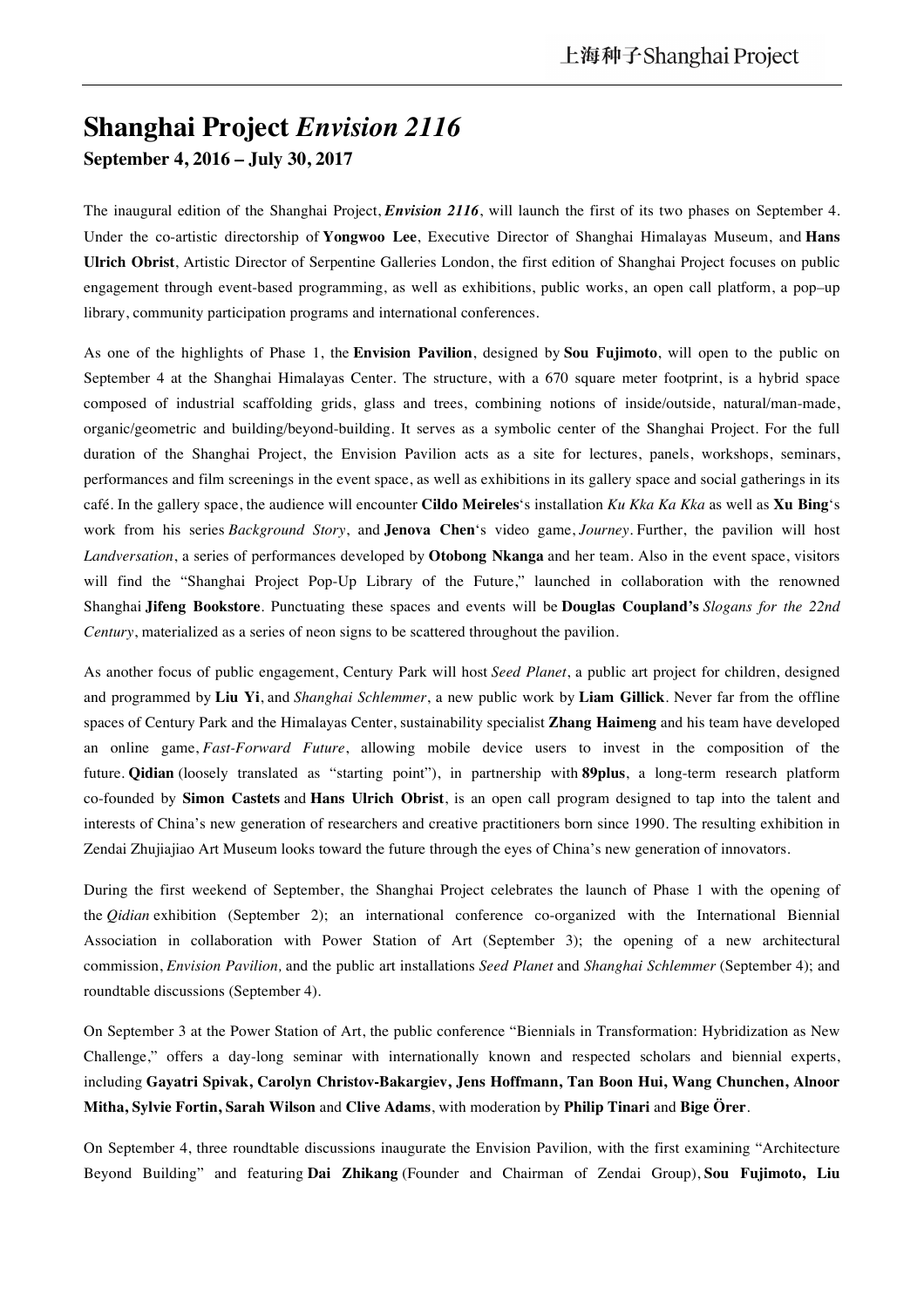**Yi,** and **Eva Franch i Gilabert**, moderated by **Yongwoo Lee**; the second explores the "Ecology of Technology" and features **Zhang Lei** (CEO and Founder of Envision Energy), **Anna Greenspan, Adrian Hon and Kevin Slavin,** moderated by **Hans Ulrich Obrist**; the third looks into the researcher system of Shanghai Project titled "In Focus: Root Reseachers" and features Root Researcher Teams of **Otobong Nkanga, Zhanghai Haimeng** and **Qiu Anxiong,**  moderated by **Shi Hantao** and **Michelle Y. Hyun .**

In November at Shanghai University, the international seminar "**Shanghai Project Campus**" will gather together scholars and students from leading universities such as Tokyo University of the Arts and the Shanghai University College of Fine Arts, together with Shanghai Project Researchers to discuss artistic responses to the challenges brought by science and technology, as well as the relation between art and sustainability.

Prior to the September 4 launch, the Shanghai Project initiated the "**Community Participation Program**" in July 2016 with "Small is Beautiful," a series of events engaging local residents through programming in abandoned and disused spaces transformed by architect **Yu Ting**. The Community Participation Program will continue through the first phase of the Shanghai Project in collaboration with a variety of local architects, scholars, bookshops, libraries and colleges.

The Shanghai Project is a year-long multidisciplinary research platform instigating new dialogues by inviting practitioners from a variety of disciplines, including not only art, architecture, design, film, performance and sound, but also the humanities and social and natural sciences. The first edition of Shanghai Project is organized by the **Shanghai Himalayas Museum** and co-organized with the **Shanghai International Culture Association**, supported by two lead sponsors, **Envision Energy** and **Zendai Group.** It has partnered with **Power Station of Art, Museum of Contemporary Art, Shanghai (MoCA, Shanghai), Shanghai 21st Century Minsheng Art Museum, chi K11 art museum, Rockbund Art Museum, Yuz Museum** and **Aurora Museum,** as well as **West Bund Art & Design** and **PHOTOFAIRS | SHANGHAI** for various collateral events and a shared Passport system.

Phase 2 of the Shanghai Project will commence this coming April, and will span a total of 100 days.

For press inquiries, please contact ming.zhang@shanghai-project.org / xian.chen@shanghai-project.org

------------------------------

**Shanghai Project | First Edition Envision 2116** 2016.9.4 -2017.7.30 Co-Artisitic Directors: **Yongwoo Lee, Hans Ulrich Obrist**

Phase 1, 2016.9.5-2017.4 Reseachers: Jenova Chen, Douglas Coupland, Sou Fujimoto, Liam Gillick, Liu Yi, Cildo Meireles, Otobong Nkanga, Xu Bing, Yu Ting, Zhang Haimeng

Qidian x 89plus: Feng Bingyi, Hu Wei, Hu Weiyi, Huang Jingying, Huang Lewei, Lin Lifeng, Luo Wei, Wang Wenjia , Wang Zi, Xu Shipeng, Lin Ming+ Display Distribute, Zhou Kai; Sarah Abu Abdallah, Alessandro Bava, Alex Mackin Dolan, Valia Fetisov Max Hawkins, Ho Rui An, Tabita Rezaire, Bogosi Sekhukhuni, Philipp Timischl, Zou Zhao, Bruno Zhu

## **Venues:**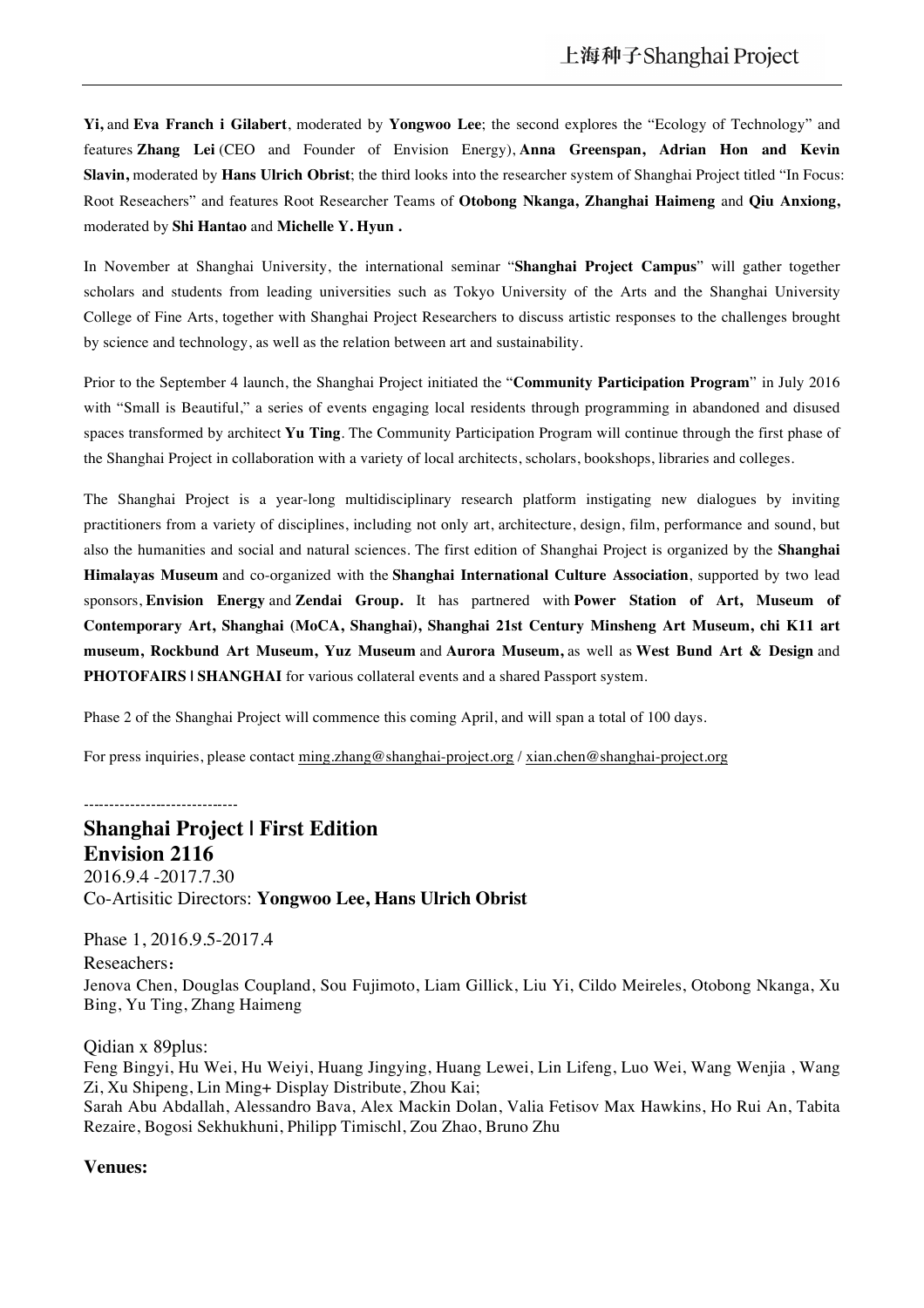- **Envision Pavilion** | Shanghai Himalayas Center, No. 869 Yinghua Road, Pudong District, Shanghai, China (2016.9.4-2017.7.30)
- **Century Park** | No.1001 Jinxiu Road, Pudong District, Shanghai, China (2016.9.4-2016.11.13)
- **Zendai Zhujiajiao Art Museum** | No. 222 North Street, Zhujiajiao Ancient Town, Qingpu District, Shanghai, China (2016.9.3-2016.11.13)
- **Around Shanghai**

Phase 2, 2017.4 – 2017.7 To be released.

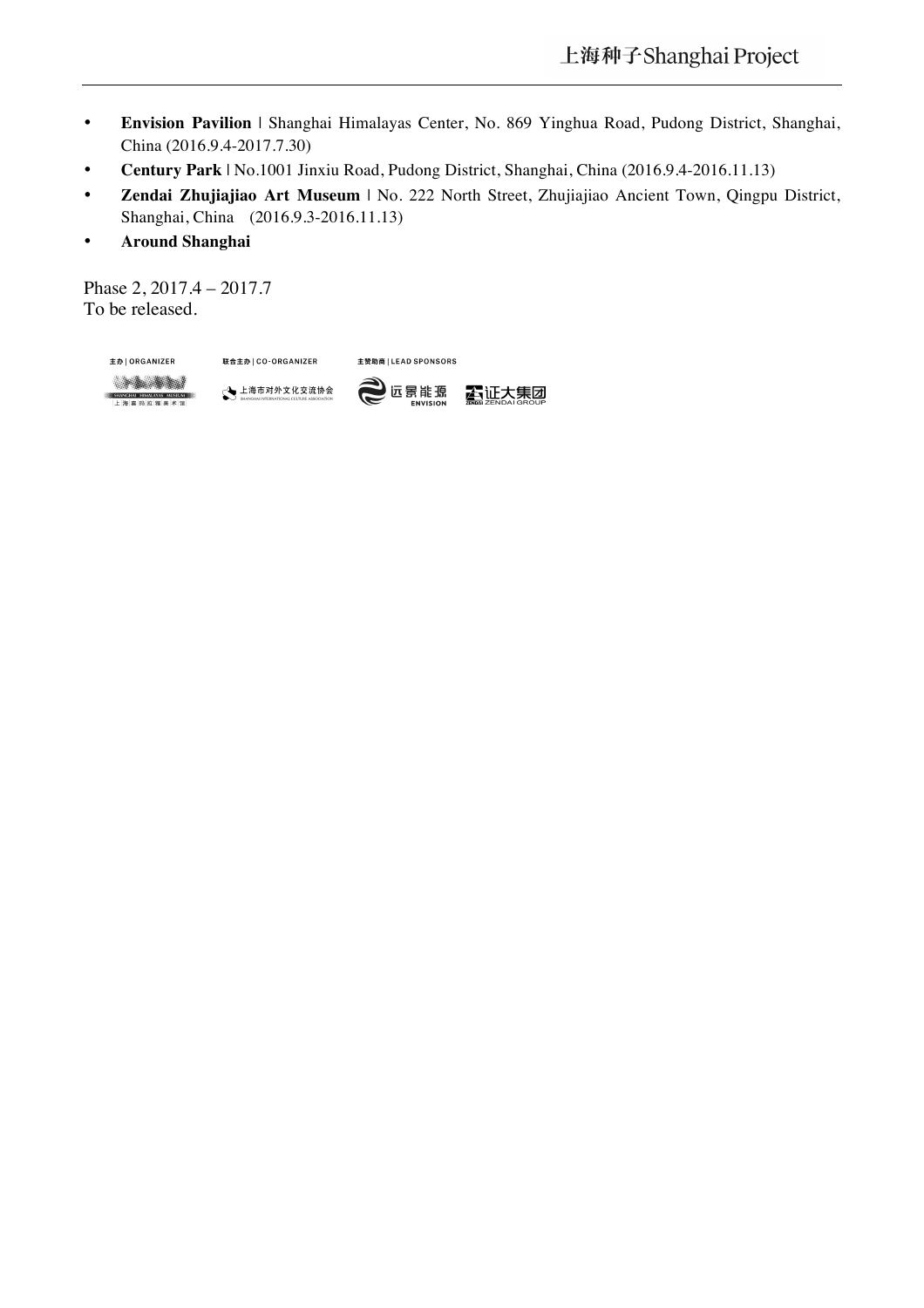# **Organizer: Shanghai Himalayas Museum**

Designed by Arata Isozaki and established by Shanghai Zendai Group in 2005, the Shanghai Himalayas Museum (formerly known as Zendai MoMA) is a non-profit art institute focusing on art exhibitions, education, collections, research and academic exchanges. In addition to the Pudong site, Himalayas Museum also has the Zendai Zhujiajiao Art Museum, a branch space located in Zhujiajiao, a picturesque water town in southeast of Shanghai. It runs an artist-in-residence program and organizes a variety of public art programs that engages local communities. In recent years, the museum has presented a series of important exhibtions including *Dunhuang: Song* of Living Beings (2015), *NOW-Michael Craig-Martin 2015 China Tour* (2015), *Follow The Heart: The Art of Sean Scully 1964-2014* (2014), *John Moores Painting Prize (China) Exhibition* (2014), *Between Particles - Kengo Kuma 2013 China Exhibition* (2013), *Tony Cragg: Sculptures and Drawings* (2012), *Designing Design: the Exhibition of Kenya Hara in China*·*Shanghai* (2012) etc.

# **Co-organizer: Shanghai International Cultural Association**

Shanghai International Culture Association (SICA) was founded in 1986 as a municipal-level people's organization that conducts non-governmental international cultural exchanges. Its function is to strengthen mutual understanding and friendly cooperation between Shanghai and the rest of the world. It serves to enhance Shanghai's economic growth, scientific progress, and cultural output through people to people engagement in international cultural exchange.

SICA features a wide range of cultural exchange and communications in multifarious fields including culture and arts, the humanities, social sciences, economics, finance, science and education. It organizes a variety of substantial events, such as art exhibitions, cultural performances, international conferences, academic seminars, and cultural exchanges abroad. Having set up exchanges and cooperation with organizations and individuals in dozens of countries and regions, including the United States, Canada, Japan, Australia, France, Germany, Spain, Russia, Austria, and Chinese Special Administrative Regions of Hong Kong and Macau, SICA is an influential international cultural exchange organization in Shanghai.

SICA has been at the forefront of China's reform and opening-up. Continuing the tradition of international cultural exchange, it combines Chinese and Shanghainese culture. Embodying the spirit of Shanghai, pooling wisdom and excellence with liberality and generosity, it further expands the breadth and depth of the cultural exchange between Shanghai and the rest of the world. SICA thereby has greatly contributed to making Shanghai a truly international metropolis.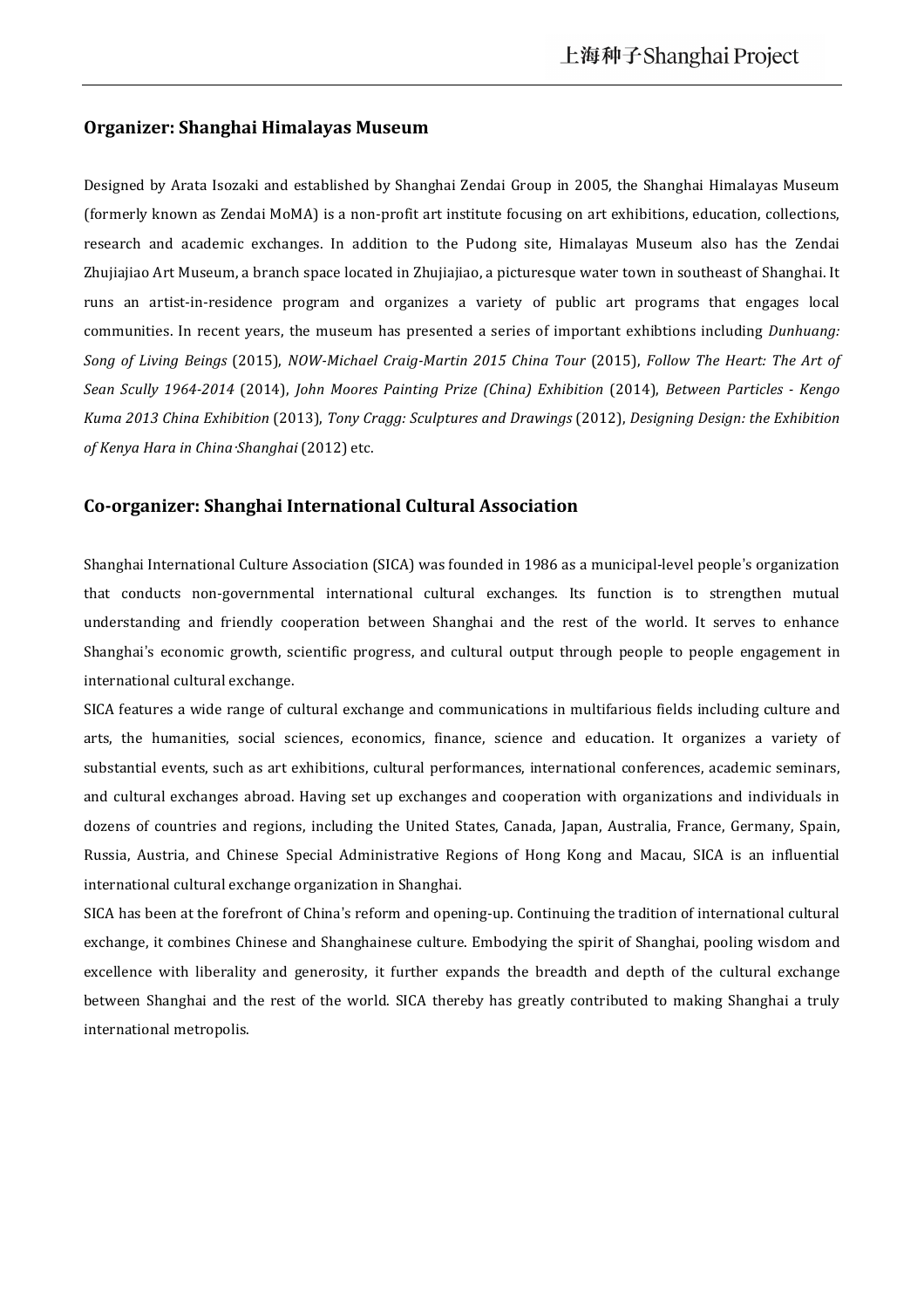## **Lead Sponsors**

## **About Envision Energy**

Envision Energy's mission is "to solve the challenges for a sustainable future for mankind." Envision is committed to becoming the most competitive and highly renowned smart energy management company in the world. Envision is the world's leader in smart wind turbine and offshore wind power technology, with the established global technology innovation centers in Denmark, US, Germany and the other countries. Envision is also the world's largest smart energy asset management company. Envision's smart energy management platforms Wind OS and Apollo OS are currently managing over 50 gigawatts renewable energy assets globally, including the North America's largest independent renewable energy operator, Pattern energy, as well as the world's leading renewable developer China Longyuan Power and China General Nuclear Power Corporation etc.

In 2014 Envision Energy signed a "smart city management" framework agreement for strategic cooperation with New Zealand's second largest city Christchurch. The agreement was sealed in the presence of China President Xi Jinping and Prime Minister John Key of New Zealand, which is the very first time a Chinese enterprise has provided a smart city energy management platform for a developed country. In 2015, Envision-led disruptive superconductive generator EcoSwing received RMB 100 million Yuan funding from EU's Horizon 2020 project. This is also the largest amount of R&D funding a Chinese company has received from the EU.

Envision is seen as the global leader in Energy Internet area. Its proprietary world-leading energy Internet operating system-Energy OS is orchestrating and managing the more complicated future energy system, with hundreds of thousands of wind turbines, solar panels, batteries, charging pods and energy consumption devices connected. Center around Energy OS, Envision is building up the global eco-system, by strategically investing in the world's largest electric vehicle charging network company ChargePoint, the world's leading smart grid big data provider AutoGrid, and acquiring BazeField, the second largest renewable energy assets management software company in Europe.